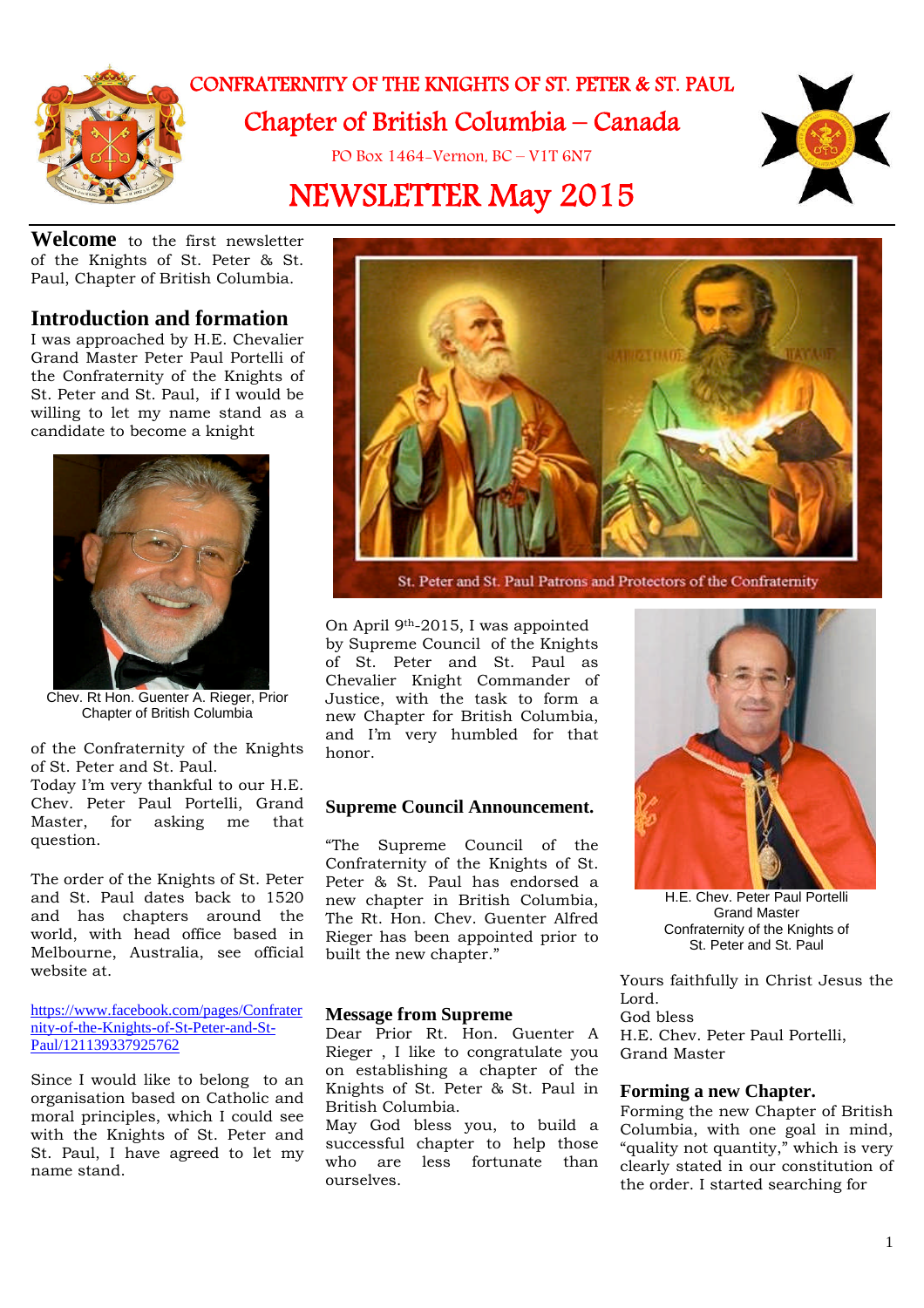

## CONFRATERNITY OF THE KNIGHTS OF ST. PETER & ST. PAUL Chapter of British Columbia – Canada

PO Box 1464-Vernon, BC – V1T 6N7

# NEWSLETTER May 2015



people who would meet the requirements to be nominated. A maximum of 10 members only are allowed during the first year.

### **Mission of the Knights of St. Peter and St. Paul**

The Confraternity of Knights of St. Peter and St. Paul was formed to recognize the tireless voluntary work that many people do in their tireless voluntary long work hours, day after day of men and woman.

As prior of our new chapter, I'm very pleased that Supreme Council appointed all candidates.

I would like to take this opportunity to congratulate our new Knights and Dames.

"You were nominated, and Supreme Council appointed you, since you meet all the requirements receiving the honour to be one of our Knights and Dames of the Confraternity of the Knights of St. Peter and St. Paul."

### **Month of Mary-May Devotions**

"It was in Rome, towards the end of the eighteenth century, one fine evening in May. A child of the poor





Confraternity of the Knights of St. Peter and St. Paul Chapter of British Columbia



Congratulations to our new **Knights and Dames** God bless

Chev. Rt Hon. Guenter Alfred Rieger, Prior





Dame Irene McLaughlin



Dame Regina Rieger

The aims and objectives of the order is to recognize the tireless voluntary work that many people do in their community. dedicating any long ours, day after day.



Chev. Jack Gareb

gathered his companions around him and led them to a statue of Mary, before which a lamp was burning, as is the custom in that holy city. There, these fresh young voices sang the Litany of our Lady. The next day, the little group, followed by other children, again gathered at the feet of the Mother of God. Next came their mothers, to join the little assembly. Soon, other groups were formed, and the devotion rapidly became popular.

Holy souls, troubled by the disorderly conduct which always increases and becomes graver at<br>the return of the pleasant the return of the pleasant springtime, saw in these growing practices the hand of God, and they cooperated with the designs of Providence by approving and promoting this new devotion, as a public and solemn act of preparation. The Month of Mary was founded.

"This is the month in which, in the churches and individual homes, the most affectionate and fervent homage of prayers and devotions from the hearts of Christians are raised to Mary. It is also the month in which from his throne descend upon us the most generous and abundant gifts of the Divine Mercy."6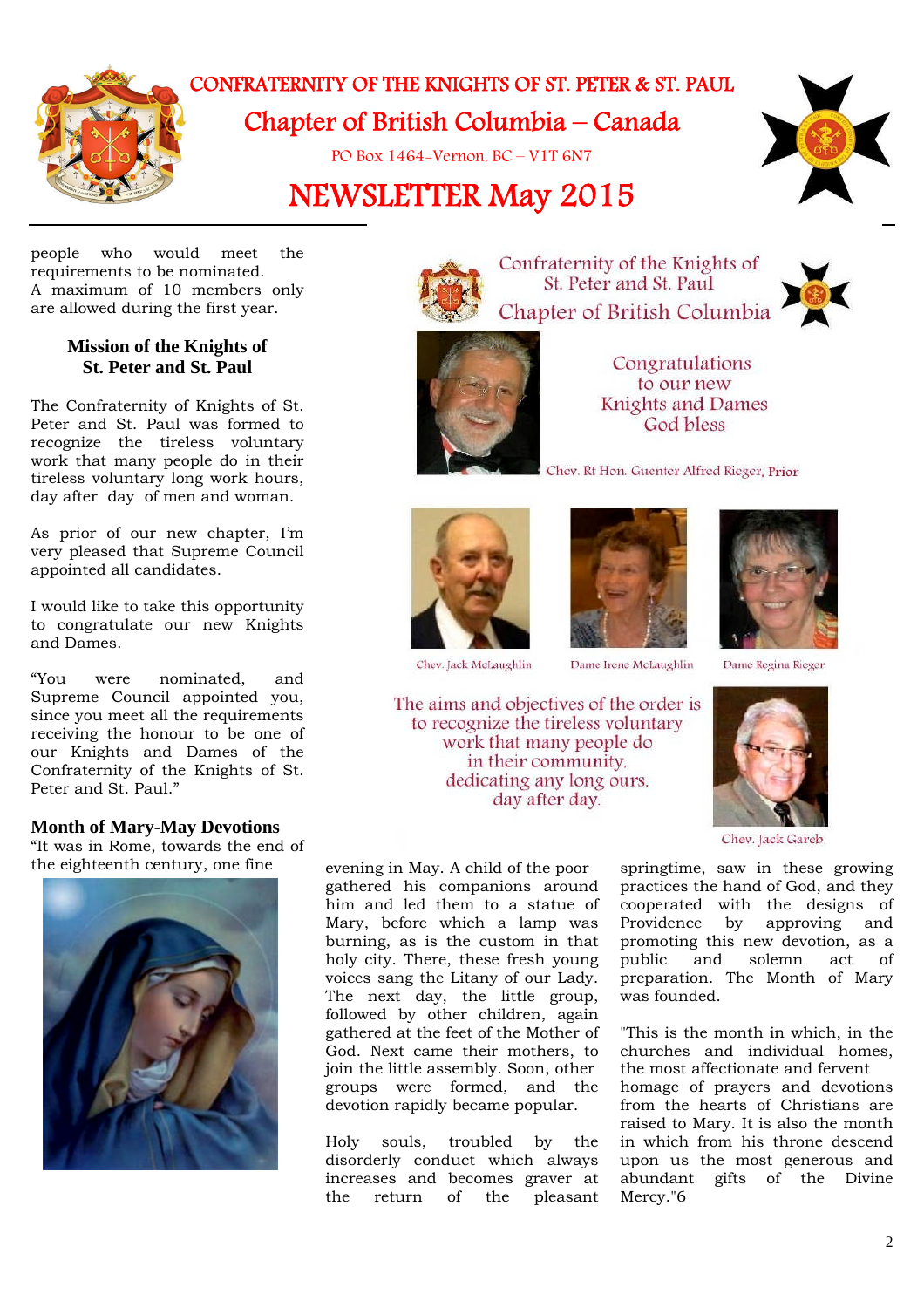

## CONFRATERNITY OF THE KNIGHTS OF ST. PETER & ST. PAUL Chapter of British Columbia – Canada

PO Box 1464-Vernon, BC – V1T 6N7

# NEWSLETTER May 2015



In our own times, we Catholics, wanting to be close to her always, offer her special presents in May: pilgrimages, visits to churches dedicated to her, little sacrifices in her honor, periods of study and well-finished work offered up to her, and a more attentive recitation of the rosary.

### **MARIAN READINGS, MARY THE MOTHER OF GOD**

"When the Blessed Virgin said yes, freely, to the plans revealed to her by the Creator, the divine Word assumed a human nature -- a rational soul and a body -- which was formed in the most pure womb of Mary. The divine nature and the human were united in a single Person: Jesus Christ, true God and, thenceforth, true man; the

only begotten and eternal son of the Father and from that moment on, as man, the true son of Mary. This is why our Lady is the mother of the Incarnate Word, of the second person of the Blessed Trinity, who has united our human nature to himself for ever, without any confusion of the two natures. The greatest praise we can give to the Blessed Virgin is to address her loudly and clearly by the name that

expresses her very highest dignity: 'Mother of God'." 7 Let us offer to our Mother today:

*"Mother of God, your petitions are most powerful."* To read more click on link below http://www.catholicnewsagency.com/re sources/prayers/devotions/to-theblessed-virgin-mary/month-of-marymay-devotions/

### **Web presence: Chapter of British Columbia**

**Website: Chapter of British Columbia** http://kofc4949.org/id101.html

**Facebook: Chapter of British Columbia** https://www.facebook.com/pages/Knigh ts-of-St-Peter-and-St-Paul-Chapter-British-Columbia/768835153230629?ref=hl

### **Supreme Web presence Website:**

https://sites.google.com/site/knightsofst peterandstpaul/chapter-of-britishcolumbia---canada

### **Facebook Supreme**

https://www.facebook.com/pages/Confr aternity-of-the-Knights-of-St-Peter-and-St-Paul/121139337925762?fref=ts

### **History of St. Peter and St.Paul**

The Order dates back to 1520. The Order of the Knights of St. Peter's was made up of 401 men chosen from among the best and most faithful collaborators of the Pope and of the Church.

The Order was given the task of managing the administrative affairs of the Apostolic Camera , and to ensure a body of knights to defend the safety of the person of the Pope and of the same hospitals , used on various sectors of necessity of war.

Pope Clement VII , born Giulio de 'Medici , the successor of Pope Leo X in 1522 , confirming this Order with a further Bull issued in October of 1526 , published at the Chancery of the Pontifical January 3, 1527 .

Pope Paul III reaffirmed the Board of the Knights of St. Peter ( Papal Bull of 26 February 1534 published in the Papal Chancellery on 20 December 1535 ) with the same forms , methods and content produced by Pope Leo X. He did , however, most , wanted to not duplicate such an order creating another mirror under the name of the College of the Knights of St. Paul, by a Bull of 25 June 1540 , which saw the publication in the Papal Chancellery July 19, 1541 . This new Board was composed of 200 Knights. It was confirmed by Pope Julius III on March 21, 1549. ….read more. https://sites.google.com/site/knightsofstpete randstpaul/history

### **Scheduled Events: Chapter of British Columbia**

**On June 28th 2015**, the feast of our Patrons St. Peter and St. Paul will be celebrated and the investiture ceremony will be held for our new Knights and Dames.

**July:** Meeting will be held at the Schubert centre. Date will be announced.

### **Pictures of events around the world.**

Knights and Dames of the Knights of St. Peter and St. Paul are involved in many events.